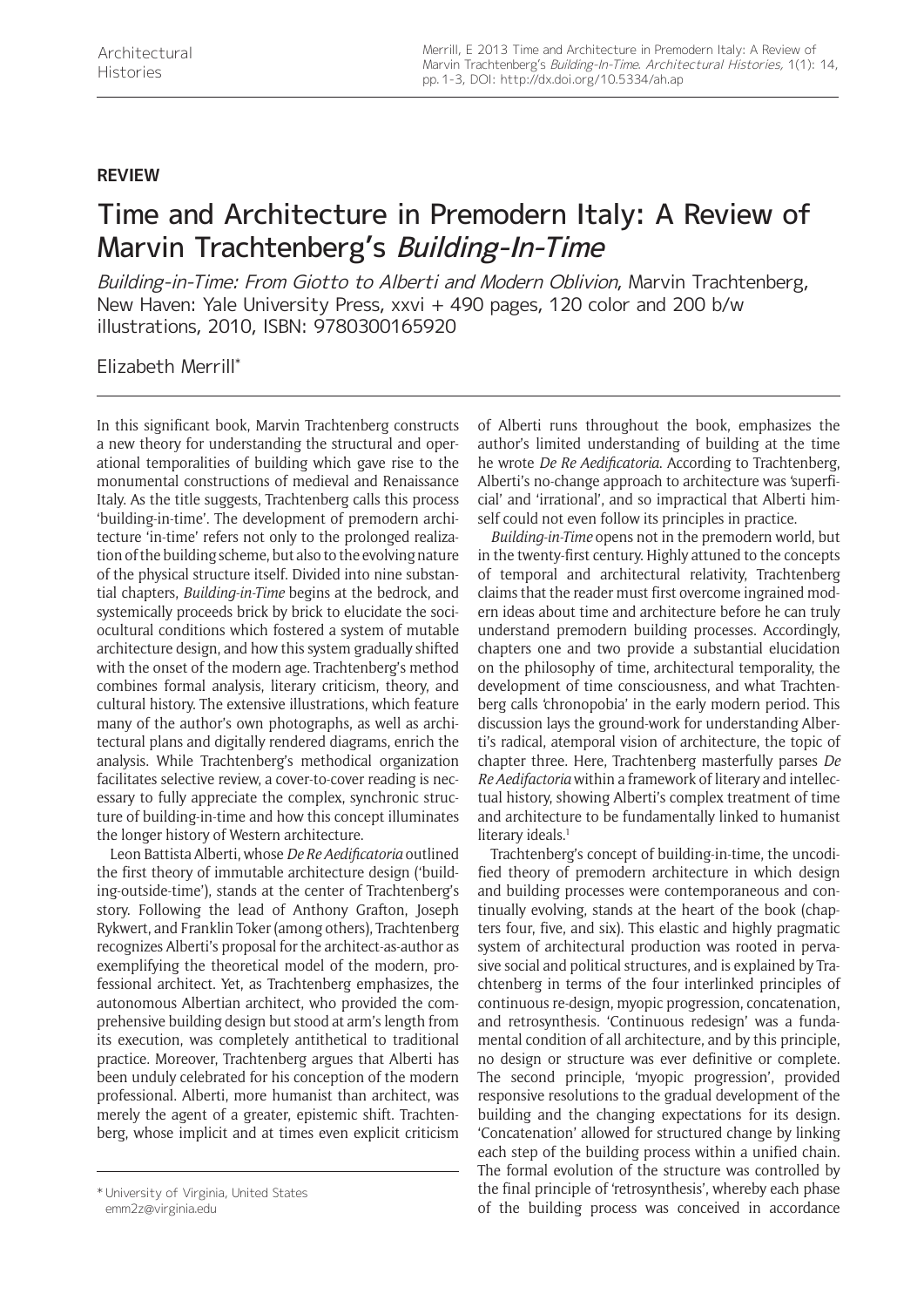with a plan for a coherent whole. In a selective review of examples, mostly taken from Renaissance Tuscany, Trachtenberg demonstrates how these four analytic concepts elucidate premodern architectural processes. The nearly three-hundred-year development of the Piazza dei Miracoli in Pisa, for example, is shown to exemplify the processes of concatenate design and retrosynthesis. The lucid geometries, polychrome richness, and formal harmony of the Duomo, Tower, and Baptistery, often cited as a standard of architectural group-relationships, are reframed by Trachtenberg as the extraordinary product of building-intime (235–239).

Trachtenberg's theory also sheds light upon the ambiguous role of the premodern architect, who followed no standard course of training, and was designated 'architect' only when he was actively involved in a building project. As Trachtenberg explains, the inherent instability and *longue durée* construction of premodern architecture promoted a different kind of architect. In order to build the campanile of Florence, for example, the worksite required not an all-knowing technical master, but someone with cultural authority and the conceptual design skills to oversee the structure as it progressed to the next stage of development. Thus it was not surprising that Giotto, 'the world's most famous painter', was named architect of the campanile, even though he had little or no prior experience in construction (275). In the era of building-in-time, the architect was only a temporary project manager, and could never have absolute control over the evolution of the building.

The variable status of the premodern architect provides the theoretical foundation for chapters seven and eight, in which Trachtenberg examines the link between Filippo Brunelleschi and Leon Battista Alberti. In an absorbing narrative, grounded in a close reading of Antonio Manetti's *Vita* of Brunelleschi and a deft analysis of the architect's two-decade-long involvement with Florentine Duomo, Trachtenberg presents Brunelleschi as an exemplary, self-fashioning architect. By pervasively engaging the processes of building-in-time, Brunelleschi succeeded in launching himself from a position of relative anonymity to become, after the fact, the acclaimed *auctor* of the Florentine Duomo. Thus, Trachtenberg argues it was actually Brunelleschi, not Alberti, who supplied the model for the modern author-architect. Only it was Alberti, having witnessed the rise of the Duomo and Brunelleschi's ensuing celebrity, who wrote the theory. By dedicating *Della Pittura* to Brunelleschi, Alberti critically engaged the architect's image, implicitly linking himself to the extraordinary cupola design and its author. Trachtenberg further claims that Alberti later came to distance himself from Brunelleschi, next to whom his own architectural undertakings would always pale (at least in Trachtenberg's view).<sup>2</sup> The irony of this story  $-$  the idea that Brunelleschi, a paragon of elastic, retrosynthetic architecture, provided the inspiration for Alberti's theory of immutable architectural design — underscores the profoundly transitional nature of premodern architecture. As Trachtenberg rightly emphasizes, architectural practices in this period remained highly variable. There was no distinction

between the primary and secondary phases of building; all design was redesign.

In his final chapter, Trachtenberg looks beyond Alberti, Brunelleschi, and the Quattrocento. Highlighting the piazza S.S. Annunziata in Florence and St. Peter's Basilica in Rome, he demonstrates how building-in-time continued to dominate architectural practices into the sixteenth century.3 Trachtenberg argues that the deeply entrenched practices of prolonged, mutable architectural design, although variable, gave rise to almost all European monumental building well into the early modern era. Buildingin-time, therefore, is central to Trachtenberg's appeal for a revisionist view of medieval and Renaissance architecture. Far from illogical and haphazard, he asserts, building processes in these periods were based on the same pragmatic, evolutionary design methods that continued to define architecture into the nineteenth century.

By providing a unifying framework for this wide spectrum of architecture, *Building-in-Time* encourages new and productive ways for thinking about building practices and the socio-temporal systems in which architecture is constructed, measured, and represented. Although the book's protagonists — Brunelleschi and Alberti — are fifteenth-century Italian architects, Trachtenberg's theory is applicable to a variety of time periods and fields of Western architectural history. Despite the book's difficult, at times abstruse, lexicon — terms such as 'crypto Albertianism', 'authoricity', 'chronophobia', and 'retrosynthesis' — the discussion of the architectural temporality and how this colors our perception of history is particularly valuable. Trachtenberg's insistence that historians forgo their obsessive search for the building's 'original design', and instead embrace a more temporally inclusive reading of architecture, is liberating. Moving beyond indefinite debates of attribution, Trachtenberg's theory enables the scholar to draw more meaningful conclusions about building processes and how architecture evolved in response to social and cultural developments. The book should be of especial value for young scholars, who will find in *Building-in-Time* a new set of analytical concepts for furthering the study of architectural history.

## **Notes**

- <sup>1</sup> Trachtenberg relates Alberti's proposal for 'buildingoutside-time' to the strong chronophobic sentiment of fifteenth-century humanism. This was rooted in Petrarch's theoretical program for the literary author, who through fame could cheat death and achieve immortality. Trachtenberg similarly understands fear of time, and anxiety of the passage of time, to be fundamental components of modern architectural practice and architectural history.
- <sup>2</sup> Trachtenberg underscores Alberti's Petrarchan obsession with authorial fame and with writing as the principal means to achieve fame and to gain immorality. Alberti's initial reliance on Brunelleschi as a model and means to gain cultural authority, and his subsequent 'burial' of Brunelleschi, is also explained as an example of Harold Bloom's theory of 'anxiety of influence'.